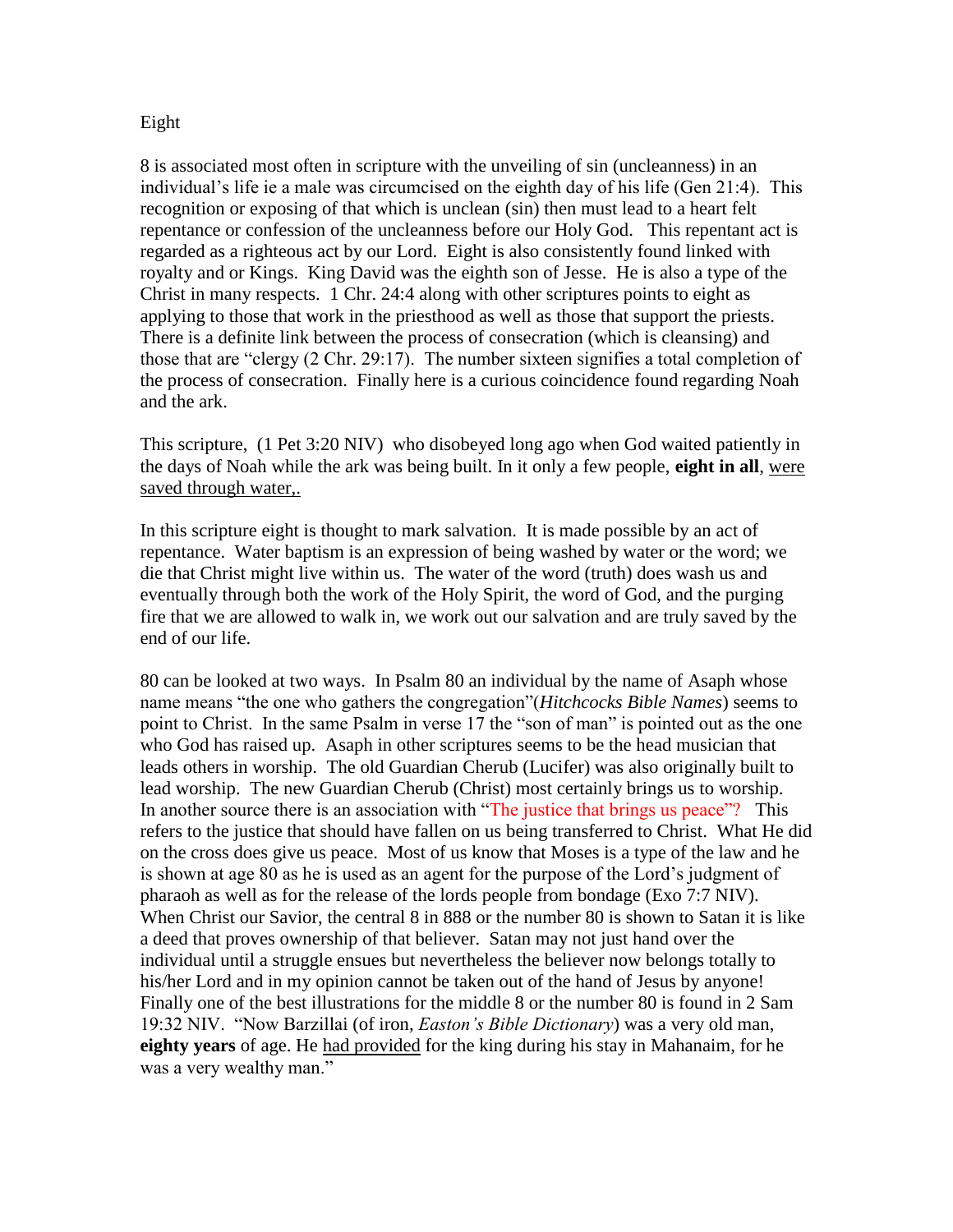To get the full picture of the ministry of Barzillai you should read a study on Mahanaim. David had lost everything he had, due to his sin years ago with Bathsheeba, and was in exile at Mahanaim (a place where he was forced to see the devastation wrought by his sin). Barzillai, a name which means of iron (justice), is said to have provided for David. Let me point out a similarity in all of our lives as Christians. When I am allowed to go to Mahanaim and regard the effects of my sin on all of those around me do I not hang my head in repentance and draw the covering of the blood of Christ tightly around me. Isn't this gift that was given to me able to refute all the allegations of the enemy? I can only point to the act that was done by Christ upon the cross (100) as our Savior (80) which will always satisfy the justice (iron) called for by the law of a perfect and Holy God. I cannot put it better than this scripture does: LU 16:7 "Then he said to another, **'And how much do you owe**?' So he said, 'A hundred measures of wheat.' And he said to him, **'Take your bill, and write eighty**.'' How often do you hold up this cashier's check that was given to you as payment for your sin, that is the blood of Christ?

800 is difficult to work with as there are few instances of it being used in scripture and I can only submit to you a bit to clarify this one. In Ezekiel's temple (Ezek. 49) there were eight steps to climb to get into the next court. These are thought to represent an act of repentance when shown sin. Next there was a distance of two cubits to walk through the wall jambs. Two represents grace being given and twenty points to the intercessory prayers of others through Christ that allows mercy to be given. Finally the next eight (eight hundred) may point to grace being given for transformation, as well as a total of sixteen being given to this individual. Sixteen denotes a completion, release from bondage, of consecration, at least to enter the next higher court that is closer to our King. There is a connection between Adam's having children and the number eight-hundred in GE 5:4 & Gen 5:19. Perhaps it refers to us as the children of Christ, sons of god being completed, set free? Another scripture that may well shed some light on this rare number is 2SA 23:8: "These are the names of the mighty men whom David had: Josheb-Basshebeth the Tachmonite, chief among the captains. He was called Adino the Eznite, because he had killed **eight hundred** men at one time." Here the number is associated with death by one that is a close friend of David (a type of Christ). Those that are his closest friends, inner circle, stand on each side of him and are thought to represent in part the true end days' clergy. As those around me that I have grown up into the Lord with change I have noticed one very important thing. During the process of changing into the image of Christ the individuals must die to self. The old sinful selfish nature is called to die. Those that arrive at this point, particularly the clergy, are to help others achieve the same end. This is an incredibly difficult job and none are up to the task except those prepared for it. Often it has been found in scripture that multiples of the ordinal number refer back to it. In the case of 8 which points to showing sin to an individual so as to facilitate repentance, then a multiple of 100 often points to those individuals(800) that use the means 80, Christ's crucifixon, to solve the desired action that solves or 8 (giving grace upon repentance leading to salvation).